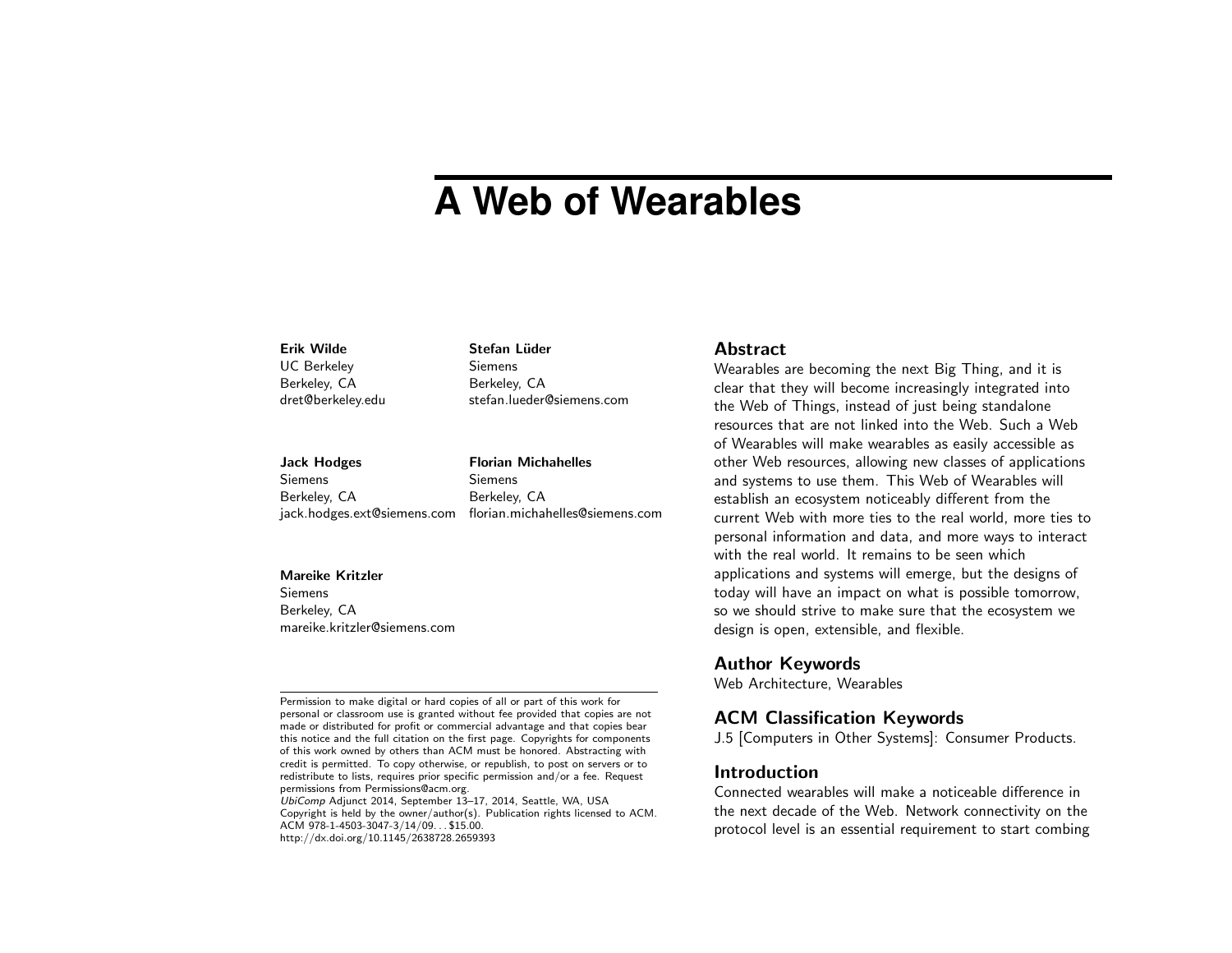them into bigger systems, and this basic connectivity often is referred to as the Internet of Things. However, what matters even more is that these wearables will become part of the globally interconnected fabric of the Web of Things. The reason for this is that in order to achieve massive scale effects and allow serendipitous reuse of the data and services provided by those wearables, the foundations provided by Web Architecture [\[5\]](#page-5-0) are necessary to make them discoverable and to provide self-describing interaction models.

While at first sight it may be tempting to look at the entirety of this new class of resources as "one interconnected superorganism", we argue that instead the better metaphor is to look at this development as natural growth of the ecosystem of the Web. In this growing ecosystem, new classes of applications and systems will be able to exist and thrive, because of a new class of resources being available to them.

However, this is not going to be fundamentally different from the developments we have seen over the past two decades. General-purpose search engines and more specific variations (such as travel or shopping services) have appeared, once the number of available resources (and the value of providing search-based access to them) reached the tipping point where operating these services did become economically viable. In terms of the Web of Things in general and wearables specifically, we may not yet have reached where the network effect has become noticeable. But application areas such as healthcare and urban transportation may soon reach the point where dynamics will be driven by rapid adoption of wearables.

Our main argument is that resource-orientation [\[3\]](#page-5-1) will make the critical difference. Currently, many wearables are interconnected based on relatively closed models, either

because of business decisions of the makers, or because of suboptimal designs. In the future, not only will wearables be accessible and actionable on the Web level, they will also be based on an architecture where it does not matter whether a device and its data history is available directly or through a proxy, as long as available resources are made available through linking.

# A Web of Resources

One of the important lessons of the Web's success is that, in order for a platform to grow this fast and broadly, it needs to be application-agnostic. The Web in its human-oriented form (mostly just HTML content in its early days) did not make any assumptions about the kind of resources that were made available on it. This allowed natural and uninhibited growth, and any constraints making assumptions about specific application domains probably would have meant slower growth and less innovation.

So far the Web's main standardization organization, the World Wide Web Consortium  $(W3C)^1$  $(W3C)^1$ , has mostly refrained from making domain-specific standards (with a few exceptions). As a general strategy, this is probably a good decision, as the Web's role should be that of a resource-oriented interaction platform. On that platform, general-purpose standards should provide a framework in which interactions can take advantage of the scalability of the platform, and the flexibility of the services made available on it.

The Web of Things seems to be one of the buzzwords of 2014, and activities such as the W3C's "Web of Things Workshop"<sup>[2](#page-1-1)</sup> are now looking into which parts of the Web

<span id="page-1-1"></span><span id="page-1-0"></span> $1$ http://www.w3.org/  $^{2}$ http://www.w3.org/2014/02/wot/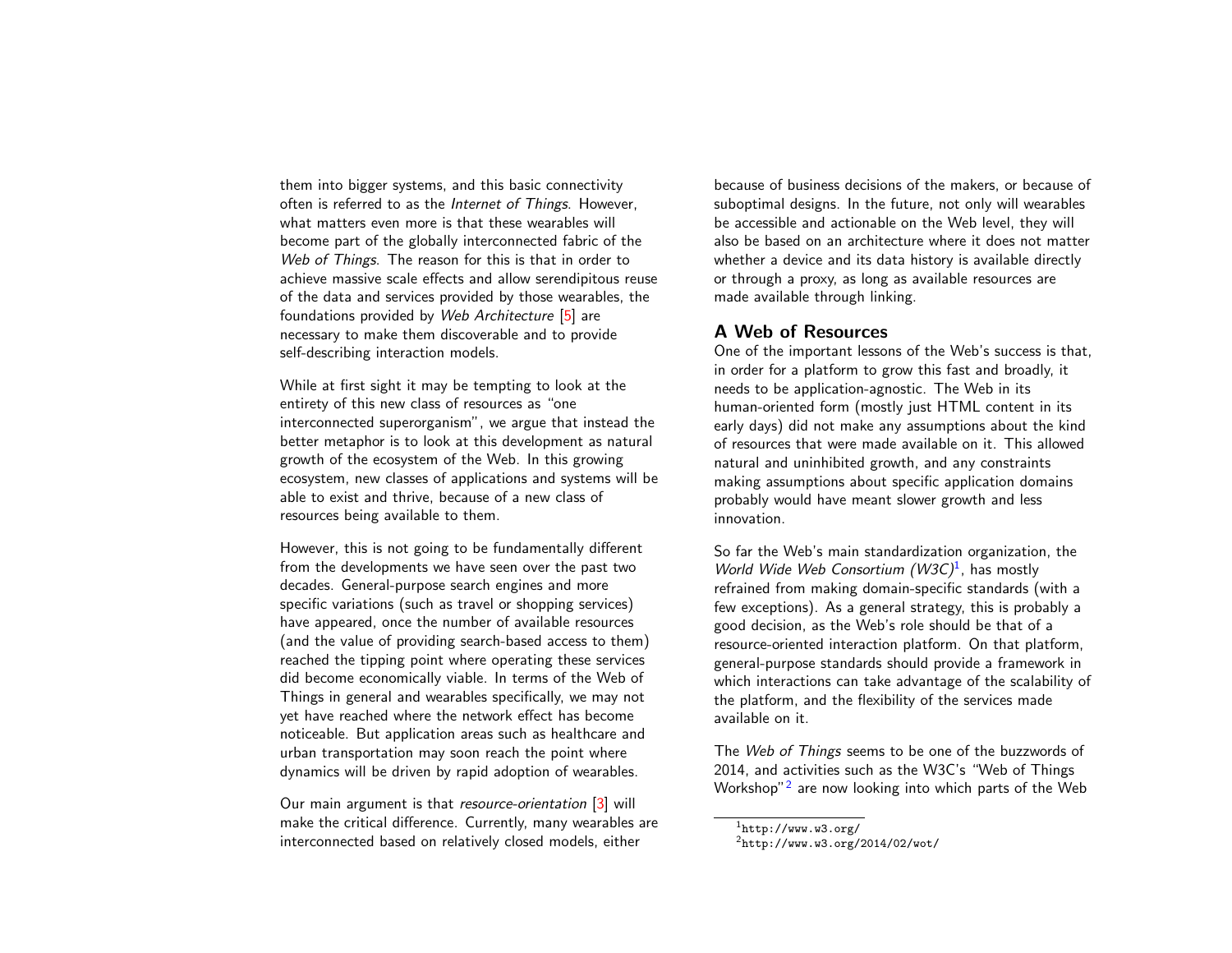may need some attention to be better suited for "Things" in general, and thus wearables as one important class of those things.

As mentioned above, the challenge will be to clearly and cleanly separate the platform aspects from domain-specific ones. As one example, it is interesting to look at sensors. Various communities have created domain-specific description models for sensors. Electronic Device Description Language (EDDL) [\[4\]](#page-5-2) focuses on industry automation scenarios, whereas SensorML [\[7\]](#page-5-3) comes from a slightly different background, being rooted mostly in environmental sensing. Recent work in a W3C incubator group has created the Semantic Sensor Network (SSN) ontology [\[1\]](#page-5-4), which is a foundation ontology for sensors in a more generalized way.

However, such domain-specific modeling probably should best be left to those communities who are active in these domains. Once there is critical mass, these communities will invest the effort to create and maintain ontologies to match their domains and needs, so there is no need for the Web community as a whole to focus on domain.

Instead, what we think might be more important and effective is to look at some of the general interaction patterns that might not be well-supported in today's Web, but might be relevant in a Web of Things. These interaction patterns then can be used as research challenges, where again there might be different standards, but over time, standards may arise, leading to more interoperability.

# **Challenges**

Which problems should the wearables community tackle in order to provide the best possible environment for things in general, and wearables more specifically, to become

interconnected and actionable on the Web? The following sections list a number of issues we have identified as challenging and worthwhile areas of research and development, and possibly standardization.

## Interaction Fabric

One of the core questions of wearables is meaningful connectivity: Even when things are connected to the Internet, the question remains how to interact with them on the Web. One possible answer to this might be A*ctivity Streams<sup>[3](#page-2-0)</sup>,* but it remains to be seen if that approach works well for the domain of wearables, or whether other protocols might be proposed.

# Push Services

While Web interactions are well-served by HTTP's client/server request/response pattern, wearables and other things might benefit from using other communications patterns, such as push-based messaging. There are proposals from a variety of areas, such as MQ Telemetry Transport (MQTT) [\[6\]](#page-5-5), but from an architecture point of view, push messaging is not (yet) part of the Web platform.

Another interesting challenge is that of proprietary vs. open push services. Today's mobile platforms have their own proprietary push services (such as APN for iOS and C2DM for Android), but these do not work across platform boundaries. Is it possible that in the future, push services to mobile devices can be platform-agnostic (i.e., just use the Web platform)?

#### Resource History

Looking at wearables and sensors in general, it seems that services such as access to a resource's history, and maybe

<span id="page-2-0"></span><sup>3</sup>Briefly described in a position paper for the W3C's nascent Web of Things activities. [\[8\]](#page-5-6)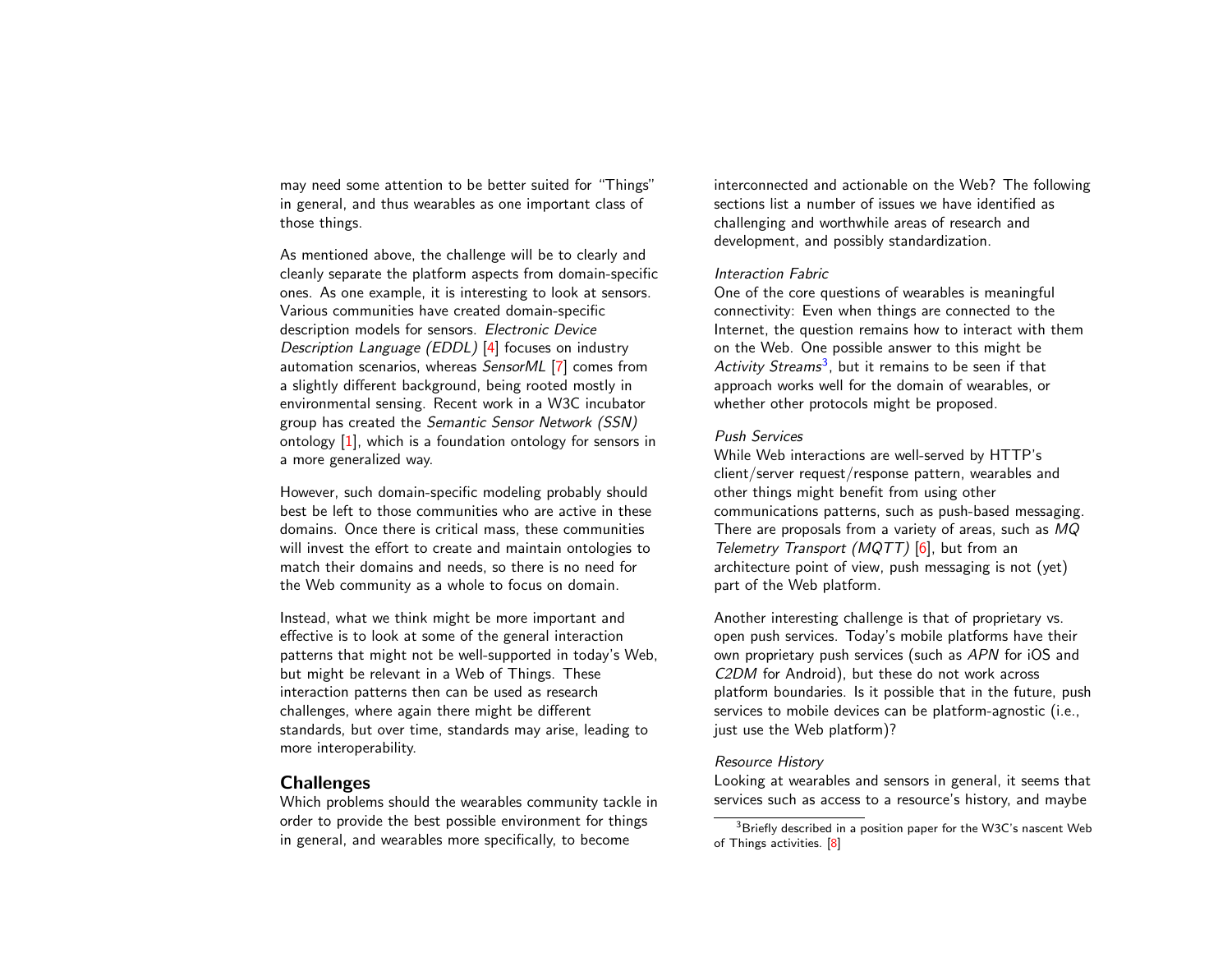more sophisticated services such as query and analysis features, might become useful across a large set of device classes. Also, services such as this might not be provided by the device itself, but rather by some recording or aggregation facility associated with the device. The ways in which devices and data-oriented services for those devices are made available currently are not standardized, and resource-orientation might help to solve this problem by interlinking the various "stages" of data-oriented services.

#### Decentralization

As devices and their data are made available, this should not imply a particular distribution in a concrete system. Some devices might record data themselves, whereas others might just emit data, and it is recorded somewhere else. In some cases, there may be various places where recording happens, and those different data-oriented services might provide different combined views of data from various devices.

This issue may also be a question of data ownership. The raw and complete data may only be available through a protected and strategically located service, whereas less detailed aggregate services are also made available in a less controlled way. This way, it is possible to implement data management scenarios in a variety of differently distributed ways, without the need to change the design of how they are made available.

### Data Fusion

While resource history and decentralization are necessary ingredients in a Web of Wearables, it is also important to think of models of how services can interact with a combination of wearables and their data. This becomes particularly important in scenarios such as healthcare, where on the one hand archives and their locations may

have to follow privacy and regulatory requirements, while on the other hand for certain diagnostic purposes some of the data should be made available for combined analysis.

The ability to flexibly store, manage, aggregate, query, and combine data from wearables will be one of the most critical aspects of the emerging ecosystem for a Web of Wearables. Only if the ecosystems is built in a way that allows both control and flexibility in where and how data is managed, will it be possible that through innovation and evolution, new classes of applications can emerge within the constraints of the existing ecosystem.

Merging the data from the Web of Wearables with other rich information sources such as urban environments or building automation will allow new solutions to emerge that we cannot yet envision. What we can envision already is that any architecture that does not allow for those various areas to be combined seamlessly will severely hamper our abilities to solve problems in a way that takes into account as much information as possible.

### Annotation

Web-enabled wearables not only make the data of wearables available, they also make it linkable. This in turn means that annotating this data becomes possible. A possible scenario may be that of a heart rate monitor, where a lab or doctors can make annotations to identify episodes of arrhythmia. Providing linkage between the raw data and the diagnosis will allow more effective ways how diagnoses can be used later on for studies and other scenarios where access to the raw data may prove useful.

From a design perspective, this means that resources should be identifiable, which on the Web means through URIs, and possibly fragment identifiers. As a general guideline, this might just translate to provide guidelines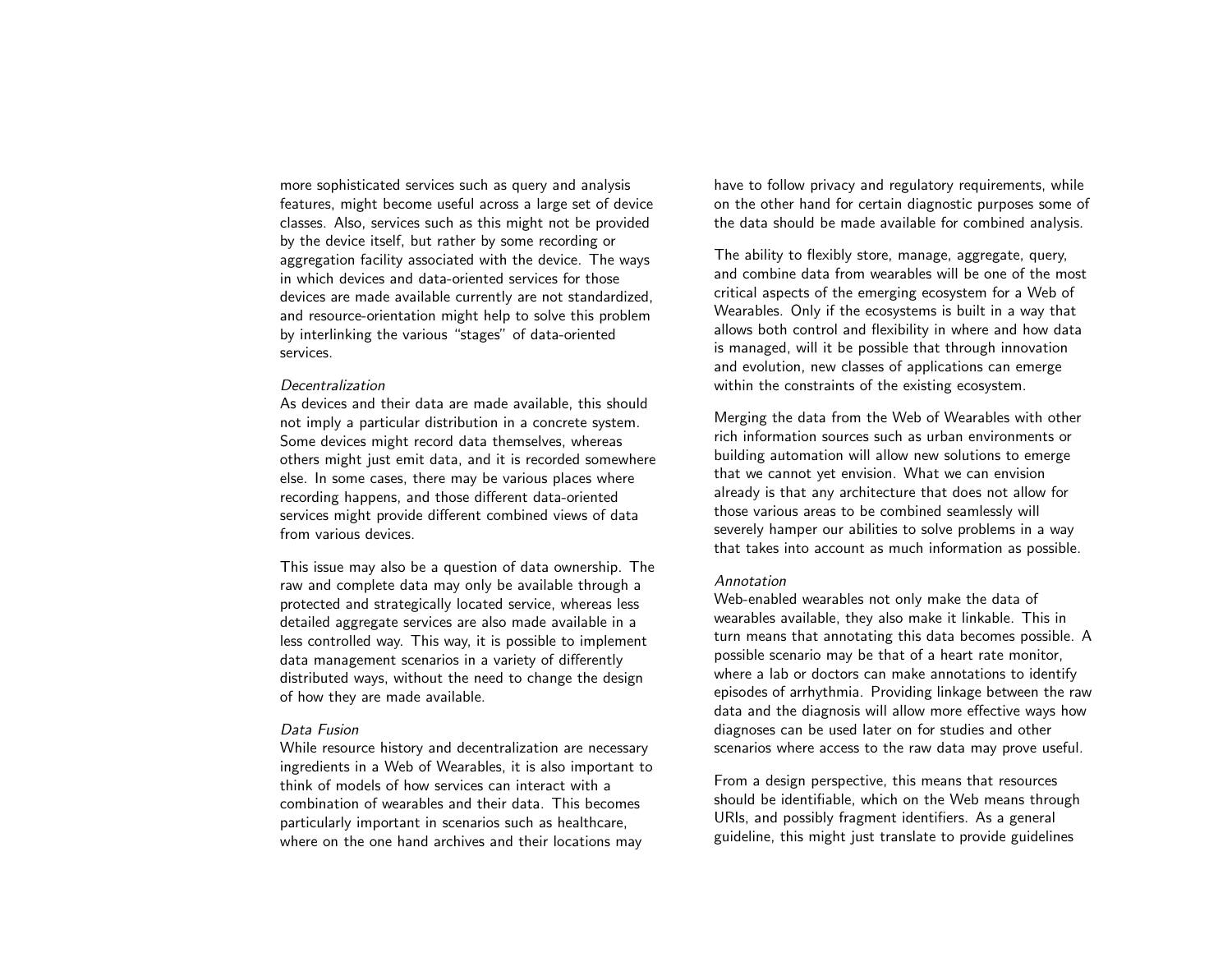and design patterns and possibly even templates, so that developers of new media types understand how to best design the media types so that they become conducive to annotation.

## Access Control

In all of the above scenarios, nothing has been said about the critical issues of (user) identification, authentication, and authorization. This of course is something that needs to be addressed, in particular when looking at wearables and the deep insights these will allow (and have) by becoming parts of our daily lives.

Questions of access and content control, including issues such as *Digital Rights Management (DRM)*, probably will not need to addressed specifically for the Web of Wearables. Existing models of authentication and authorization can be applied, and only if these prove to be insufficient, new models need to be developed.

#### Model Unification/Integration

While it is possible that the Web of Wearables will emerge and grow in a decentralized and seemingly chaotic way, it also is possible that over time, some unification of basic descriptions will emerge. The SSN work mentioned above would be one possible way of what such a foundation might look like. If the foundation is general and extensible, then it might allow new applications to emerge that aggregate and combine wearables in previously impractical ways.

The question of whether and how such a unification and integration will occur is similar to that of the B2B marketplaces from the early days of the Web. In this case, what eventually happened that instead of a shared global understanding of business-process-oriented information, various communities creates competing (and often

overlapping) standards, and these now coexist in various large-scale B2B communities and networks.

# Incremental Steps

It is pretty certain that the Web in 10 or 20 years from now will look different from what it looks like today. But this most likely will be because of new classes of resources becoming available, and new classes of applications and services becoming possible and viable because of these resources. Most likely, the fundamental architecture of the Web will not change radically, still relying on the architectural style of Representational State Transfer (REST) [\[2\]](#page-5-7).

With wearables on the rise, the challenges listed in the previous section will need to be tackled in one way or another. In some scenarios (such as the currently closed systems of simple wearables know as "fitbands"), not all of them might matter or be tackled by manufacturer. In other scenarios (such as e-health), there might be a much bigger incentive to design open and extensible architectures.

In 2014 alone, the W3C is looking into two activities that matter for wearables: The Social Web Working Group<sup>[4](#page-4-0)</sup> will look at ways how social data (which increasingly is tied to or augmented with data from wearables) can be shared across the Web, instead of being restricted to one centrally controlled platform. The "Web of Things Workshop"<sup>[5](#page-4-1)</sup> mentioned above will provide a forum for researchers and companies, and might result in the formation of another working group.

Web architecture provides a robust platform on which

<span id="page-4-1"></span><span id="page-4-0"></span><sup>4</sup>http://www.w3.org/2013/Social/WG  $5$ http://www.w3.org/2014/02/wot/